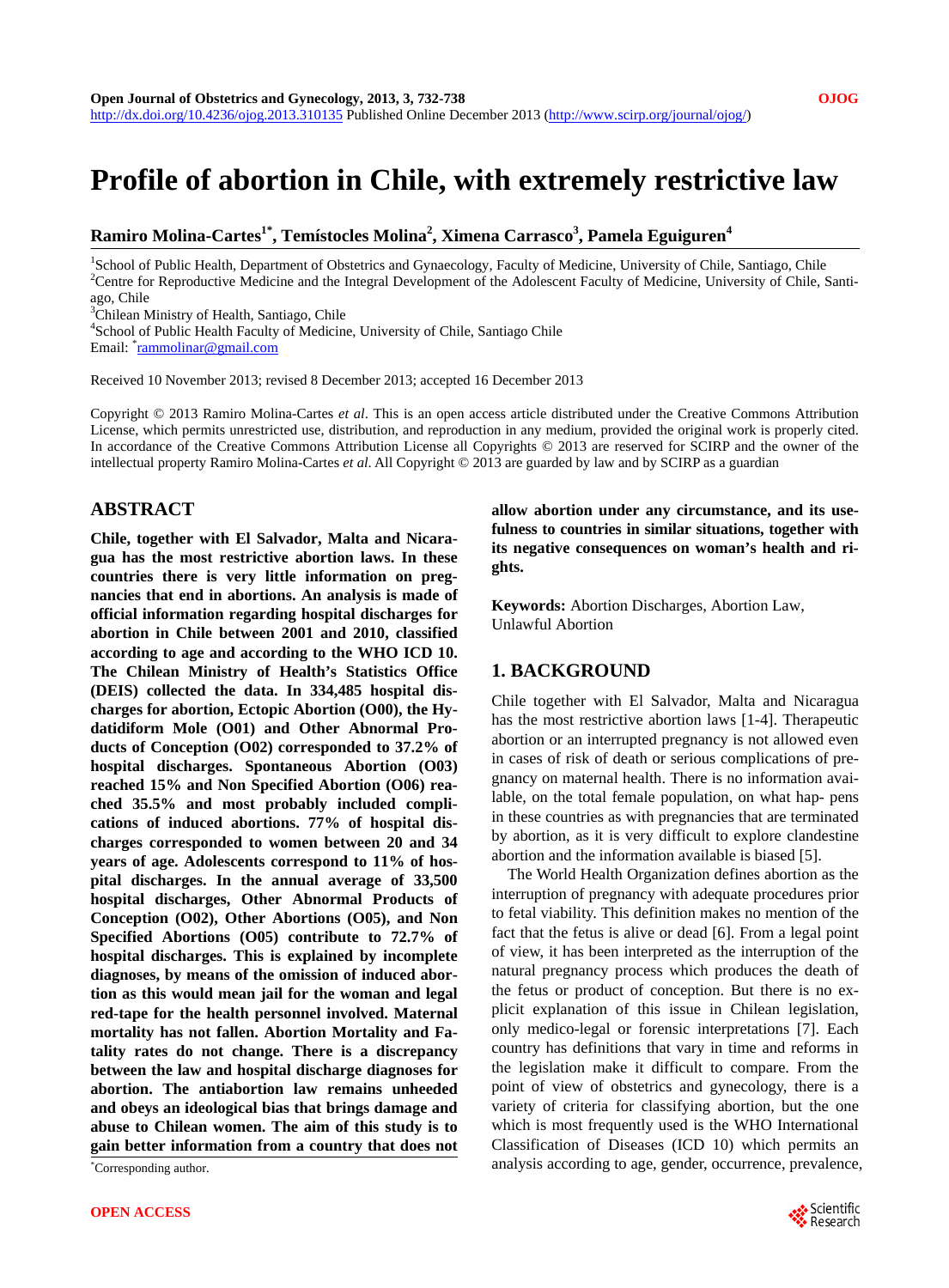evolution in time and comparison among countries. Abortion appears in Chapter XV, heading O and has 9 categories (00 - 08) and 9 sub-categories [8].

Since 1931, therapeutic abortion in Chile has been contained in article 119 of the Health Code. Its text was repealed in 1989, towards the end of the dictatorship, and currently reads as follows: "No action may be taken which has the objective of provoking an abortion" [1].

The aim of this study is to provide the best official information available on abortion in Chile, to analyze its scope, limitations and to make it available to help other countries in similar situations, together with its eventual consequences on Women's Health.

#### **2. METHOD**

Official information has been obtained from hospital discharges for abortion cases in all the establishments in the country between 2001 and 2010, classified according to WHO ICD 10 and according to age. The records of discharge causes of hospitalized patients cover the whole country. The Ministry of Health's Department of Statistics (DEIS) collects this information through a special software application developed and placed at the disposal of all public and private establishments. The source is the National Hospital Discharge Statistics (IIEH), which is compulsory in the country. Diagnoses are recorded by physicians upon the patient's discharge from hospital and kept in the corresponding medical record [9]. These records are processed by specialized personnel in each hospital, and are validated by the Statistics Departments of each region. The DEIS finally validates, analyses, consolidates and publishes the information. In the case of this study, the DEIS provided a special analysis of the data base of hospital discharges for abortion in Chile, classified into five year age groups between 2001 and 2010.

The information analyzed is expressed in simple tables. Simple percentages and rates have been used with information on women of fertile age, live infants born provided by DEIS and INE (National Statistics Institute) [9,10]. The linear correlation coefficient uses the Pearson and Lee model.

# **3. RESULTS**

**Table 1** shows total annual discharges and WHO ICD 10 composition according to causes, remains stable over the decade. In a total of 334,485 discharges in 10 years, the highest proportion is 10.5% (2002), and the lowest 9.5% (2010), a difference that is not statistically significant. Discharges for ectopic pregnancies (O00) remain steady with variations of less than 2%. Hydatidiform Mole (O01) reached a maximum of 12.8% and a minimum of 8.5. Other abnormal products of conception (O02) also

maintain similar proportions, varying from 10.8 to 8.9%, and corresponding to 37.2% of total discharges.

This group includes the interruption of embryonic development, Non hydatidiform Mole, retained abortion and other specified and unspecified abnormal products of conception. These are open categories that not always have histopathological studies to back them. Spontaneous abortion (O03) reaches 15%, which could be overnumbered.

Medical Abortion (O04), which includes legal abortion and therapeutic abortion are not recorded, as established by the current legislation. Non Specified Abortion (O06) is the second most frequent, with 34.7%. For the hospital discharge statistical staff, this category is invoked when reports contain insufficient information and therefore cannot be given a more specific classification. This category might possibly include complications caused by hemorrhages in illegal voluntary abortions. The last two categories Failure of Induced Abortion (O07) and Complications caused by Abortion, Ectopic Pregnancy and Hydatidiform Mole reach very low percentages.

**Table 2** shows the age distribution of the total abortions recorded in the 10-year records.

41% of discharges correspond to women between 25 and 34 years of age, and 77% to women between 20 and 34 years of age. Adolescents corresponded to 11% of total hospital discharges.

Ectopic pregnancy increases with age until the age of 34. Mola pregnancies reach 1.7% in adolescents. The same proportions are maintained in the following fiveyear periods. Other abnormal products of conception increase progressively till the age of 34 and remain steady until age 39. Spontaneous abortion has a greater frequency than expected between ages 20 to 39. Other Abortions corresponds to 60% in the 20 to 34 year olds. Non Specified Abortion accumulates high rates of discharge at all ages. The last two rubrics (O07 and O08) show no great variations with age.

**Table 3** shows abortion risks according to age and causes. Adolescents have been divided into two groups: under 14 years of age and 15 to 19 years of age, in order to compare the information on these two groups, of which there is very little. The risk of ectopic pregnancy increases progressively with age, coming to 27.3 per 1000 for women of over 40; nevertheless the risk is greater in the 10 to 14 year old age group than in 15 to 19 year olds. The rest shows the classical J curves described as fertility risks according to age. The criteria of this cause coding do not differ in the analysis of abortion risk per 1000 live births and by age groups.

The last column gives indication of interruption of abnormal pregnancies for reasons of health. described in all textbooks, as is the case of ectopic pregnancies, molar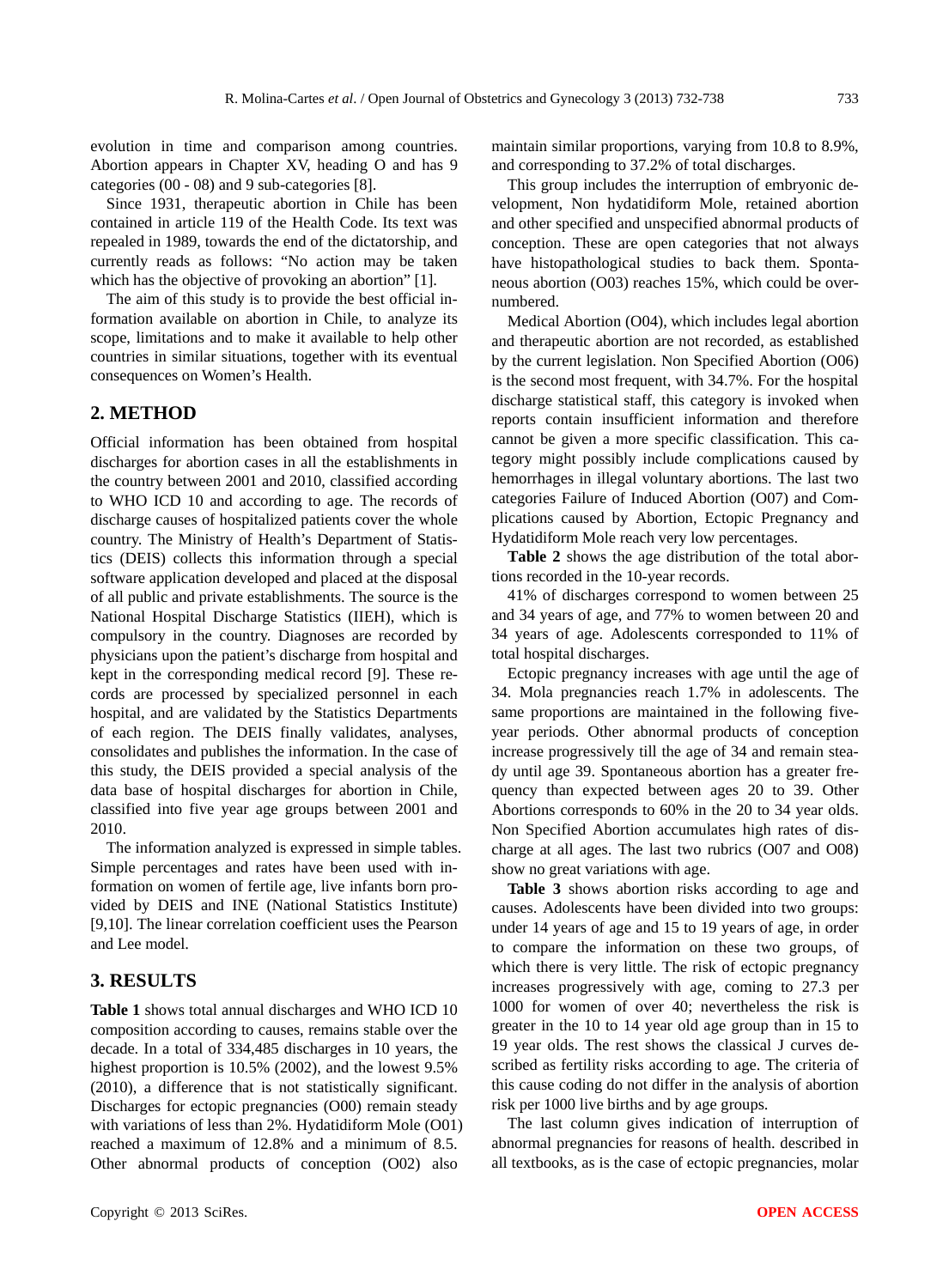| ICD   | O <sub>0</sub> |      | O <sub>01</sub> |      | O <sub>0</sub> 2 |      | O <sub>0</sub> 3 |      | O05  |      | O <sub>06</sub> |      |          | O07  | O <sub>08</sub> |      | Total           |      |
|-------|----------------|------|-----------------|------|------------------|------|------------------|------|------|------|-----------------|------|----------|------|-----------------|------|-----------------|------|
| Year  | N              | $\%$ | N               | $\%$ | N                | $\%$ | N                | $\%$ | N    | $\%$ | N               | %    | N        | $\%$ | N               | $\%$ | $N(\tilde{ } )$ | $\%$ |
| 2001  | 3460           | 9.8  | 226             | 8.5  | 11065            | 8.9  | 6364             | 12.5 | 314  | 11.5 | 12667           | 10.9 | 40       | 11.3 | 249             | 13.9 | 34.385          | 10.3 |
| 2002  | 3694           | 10.4 | 280             | 10.5 | 11752            | 9.4  | 5527             | 10.9 | 282  | 10.4 | 13175           | 11.3 | 33       | 9.3  | 225             | 12.5 | 34.968          | 10.5 |
| 2003  | 3490           | 9.9  | 341             | 12.8 | 11702            | 9.4  | 5272             | 10.4 | 252  | 9.3  | 12162           | 10.5 | 57       | 16.1 | 221             | 12.3 | 33.497          | 10.0 |
| 2004  | 3265           | 9.2  | 262             | 9.9  | 12399            | 10.0 | 4800             | 9.4  | 309  | 11.3 | 12342           | 10.6 | 43       | 12.2 | 225             | 12.5 | 33.645          | 10.1 |
| 2005  | 3370           | 9.5  | 262             | 9.9  | 12231            | 9.8  | 4934             | 9.7  | 310  | 11.4 | 11813           | 10.2 | 70       | 19.8 | 194             | 10.8 | 33.184          | 9.9  |
| 2006  | 3573           | 10.1 | 235             | 8.8  | 12818            | 10.3 | 4698             | 9.2  | 234  | 8.6  | 11388           | 9.8  | 62       | 17.6 | 137             | 7.6  | 33.145          | 9.9  |
| 2007  | 3371           | 9.5  | 234             | 8.8  | 12542            | 10.1 | 4804             | 9.5  | 235  | 8.6  | 11169           | 9.6  | 43       | 12.2 | 134             | 7.5  | 32.532          | 9.7  |
| 2008  | 3543           | 10.0 | 260             | 9.8  | 13396            | 10.8 | 4780             | 9.4  | 222  | 8.1  | 11098           | 9.6  | 2        | 0.6  | 123             | 6.8  | 33.424          | 10.0 |
| 2009  | 3927           | 11.1 | 303             | 11.4 | 13925            | 11.2 | 4827             | 9.5  | 242  | 8.9  | 10422           | 9.0  | 3        | 0.8  | 123             | 6.8  | 33.772          | 10.1 |
| 2010  | 3702           | 10.5 | 255             | 9.6  | 12697            | 10.2 | 4818             | 9.5  | 324  | 11.9 | 9971            | 8.6  | $\Omega$ | 0.0  | 166             | 9.2  | 31.933          | 9.5  |
| Total | 35395          |      | 2658            |      | 124527           |      | 50824            |      | 2724 |      | 116207          |      | 353      |      | 1797            |      | 334485          |      |
| Mean  | 3540           | 100  | 266             | 100  | 12453            | 100  | 5082             | 100  | 272  | 100  | 11621           | 100  | 35       | 100  | 180             | 100  | 33449           | 100  |
| %ICD  | 10.6           |      | 0.8             |      | 37.1             |      | 15.2             |      | 0.8  |      | 34.7            |      | 0.1      |      | 0.5             |      | 100.0           |      |

**Table 1.** Hospital discharges for abortion cases. Chile 2001-2010, by year and WHO ICD.

O00: Ectopic pregnancy; O01: Hydatidiforme Mole; O02: Other abnormal products of conception; O03: Spontaneous abortion; O04: Medical Abortion; O05: Other Abortion; O06:Unspecified abortion; O07:Failed Attempted abortion; O08: Complications following abortion and ectopic pregnancy and molar preg-<br>nancy; (\*) Total female population in fertile age (10 - 49 years old: 4, bean population estimates and projections 1950 2050. 2004, Demographic Bulletin United Nation/CEPAL/ECLAC, Bulletin 73, [62].

**Table 2.** Abortion risk by age and ICD10 of WHO. Chile 2001-2010. Ratios by 1000 New Born.

| ICD       | O <sub>00</sub> |      | O <sub>01</sub> |      | O <sub>0</sub> 2 |      | O <sub>0</sub> 3 |      | O <sub>05</sub> |      | O <sub>06</sub> |      |      | O07  | O <sub>08</sub> |      | Total  |         |
|-----------|-----------------|------|-----------------|------|------------------|------|------------------|------|-----------------|------|-----------------|------|------|------|-----------------|------|--------|---------|
| Age       | n               | $\%$ | $\mathbf n$     | %    | n                | $\%$ | $\mathbf n$      | %    | $\mathbf n$     | $\%$ | n               | %    | n    | %    | n               | $\%$ | n      | $\%$    |
| $5 - 9$   | $- -$           |      | $-$             |      | $- -$            |      | $- -$            |      | $-$             |      |                 | 0.0  | $ -$ |      |                 |      |        | $0.0\,$ |
| $10 - 14$ | 57              | 0.2  | 40              | 1.5  | 410              | 0.3  | 328              | 0.6  | 23              | 0.8  | 721             | 0.6  | 8    | 2.3  | 9               | 0.5  | 1596   | 0.5     |
| $15 - 19$ | 1685            | 4.8  | 432             | 16.3 | 10500            | 8.4  | 6632             | 13.0 | 410             | 15.1 | 15840           | 13.6 | 61   | 17.3 | 226             | 12.6 | 35786  | 10.7    |
| $20 - 24$ | 5139            | 14.5 | 486             | 18.3 | 18735            | 15.0 | 10221            | 20.1 | 580             | 21.3 | 23077           | 19.9 | 86   | 24.4 | 354             | 19.7 | 58678  | 17.5    |
| $25 - 29$ | 8828            | 24.9 | 509             | 19.1 | 24757            | 19.9 | 10010            | 19.7 | 531             | 19.5 | 22372           | 19.3 | 73   | 20.7 | 408             | 22.7 | 67488  | 20,2    |
| $30 - 34$ | 9943            | 28.1 | 425             | 16.0 | 27728            | 22.3 | 9320             | 18.3 | 491             | 18.0 | 21133           | 18.2 | 73   | 20.7 | 377             | 21.0 | 69490  | 20.8    |
| $35 - 39$ | 7404            | 20.9 | 329             | 12.4 | 26209            | 21.0 | 8522             | 16.8 | 438             | 16.1 | 19676           | 16.9 | 34   | 9.6  | 276             | 15.4 | 62888  | 18.8    |
| $40 - 44$ | 2091            | 5.9  | 235             | 8.8  | 14363            | 11.5 | 5060             | 10.0 | 224             | 8.2  | 11713           | 10.1 | 17   | 4.8  | 114             | 6.3  | 33817  | 10.1    |
| $45 - 54$ | 248             | 0.7  | 202             | 7.6  | 1825             | 1.5  | 731              | 1.4  | 27              | 1.0  | 1674            | 1.4  |      | 0.3  | 33              | 1.8  | 4841   | 1.4     |
| Total     | 35395           | 100. | 2658            | 100. | 124527           | 100  | 50824            | 100  | 2724            | 100  | 116207          | 100  | 353  | 100  | 1797            | 100  | 334485 | 100     |

O00: Ectopic pregnancy; O01: Hydatidiforme Mole; O02: Other abnormal products of conception; O03: Spontaneous abortion; O04: Medical Abortion; O05: Other Abortion; O06: Unspecified abortion; O07:Failed Attempted abortion; O08: Complications following abortion and ectopic pregnancy and molar pregnancy.

**Table 3.** Abortion risk by age and ICD10 of WHO. Chile 2001-2010. Ratios by 1000 New Born.

| ICD <sub>10</sub> |           | % of Abortions for |           |        |           |        |           |        |           |        |                 |
|-------------------|-----------|--------------------|-----------|--------|-----------|--------|-----------|--------|-----------|--------|-----------------|
|                   | $10 - 14$ | Ratios             | $15 - 19$ | Ratios | $20 - 39$ | Ratios | $40 - 54$ | Ratios | Total     | Ratios | medical reasons |
| O <sub>0</sub>    | 57        | 5.7                | 1.685     | 4.5    | 31.314    | 16.2   | 2.339     | 27.3   | 35.395    | 14.7   |                 |
| O <sub>01</sub>   | 40        | 4.0                | 432       | 1.2    | 1.749     | 0.9    | 437       | 5.1    | 2.658     | 1.1    | 67.6 %          |
| O <sub>0</sub> 2  | 410       | 40.7               | 10.500    | 28.3   | 97.429    | 50.3   | 16.188    | 188.7  | 124.527   | 51.8   |                 |
| O <sub>0</sub> 3  | 328       | 32.5               | 6.632     | 17.9   | 38.073    | 19.7   | 5.791     | 67.5   | 50.824    | 21.2   |                 |
| O05               | 23        | 2.3                | 410       | 1.1    | 2.040     | 1.1    | 251       | 2.9    | 2.724     | 1.1    |                 |
| O <sub>06</sub>   | 721       | 71.5               | 15.840    | 42.7   | 86.258    | 44.6   | 13.387    | 156.0  | 116.206   | 48.4   |                 |
| O07               | 8         | 0.8                | 61        | 0.2    | 266       | 0.1    | 18        | 0.20   | 353       | 0.1    | 0.9%            |
| O <sub>0</sub> 8  | 9         | 0.9                | 226       | 0.6    | 1.415     | 0.7    | 147       | 1.7    | 1.797     | 0.7    |                 |
| Total             | 1.597     | 158.3              | 35.786    | 96.5   | 258.544   | 133.6  | 38.558    | 449.4  | 334.484   | 139.3  | 68.5%           |
| <b>Total NB</b>   | 10.085    |                    | 370.772   |        | 1.935.243 |        | 85.798    |        | 2.401.898 |        |                 |

O00: Ectopic pregnancy; O01: Hydatidiforme Mole; O02: Other abnormal products of conception; O03: Spontaneous abortion; O04: Medical Abortion; O05: Other Abortion; O06: Unspecified abortion; O07: Failed Attempted abortion; O08: Complications following abortion and ectopic pregnancy and molar pregnancy.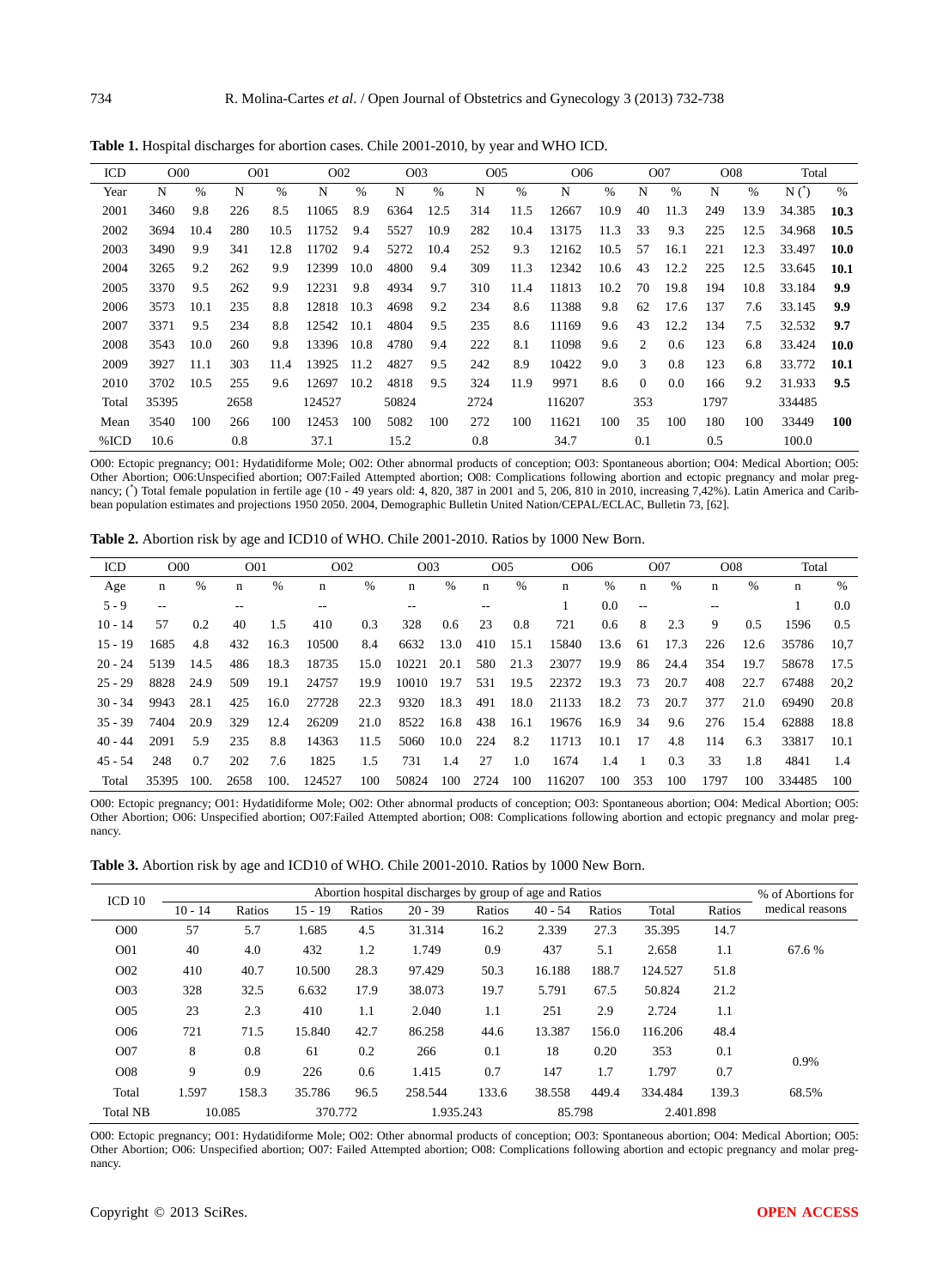pregnancy and abnormal products of conception, which include undeveloped pregnancies, non hydatidiform moles, and other embryonic development abnormalities [11]. It adds failed abortion attempts and complications caused by ectopic pregnancies, moles, and other abnormalities of conception, which gives 68.5% of total hospital discharges.

An important proportion of abortions classified as having no specific cause could correspond to hemorrhagic complications of voluntary pharmacologically induced abortions.

**Table 4** shows the abortion rate recorded in hospital discharges is high between the ages of 25 and 34. Lower rates are seen in women under19 years of age. This information depends on the age distribution of the Chilean population, with high rates in girls of under 19 years of age. It is indispensible to compare reasons for abortions with live births, as this is the best way of measuring pregnancy risk, when ending in abortion.

**Table 5** gives the impact of abortion on maternal death and in abortion fatality.

Maternal death rate per 100,000 LB over the 10 year period reaches 2.4 and does not express a trend, varying from 1.2 in 2009 to 3.0 in 2005 and 2006.

Overall maternal death is 19.9 over the 10 year period, varying from 12.8 in 2003 to 20.8 in 2005, and has a not significant tendency to increase owing to Direct or Indirect Maternal Death.

Abortion fatality rate over the 10 year period is 15.5 deaths per every 100,000 hospital discharges for abortion, fluctuating from 8.9 in 2009 to 21.1 in 2005 and 2006. There is no definite trend in its development, but there are enormous variations from year to year.

#### **4. COMMENTS**

With an average of 33,500 annual hospital discharges for abortion,the most frequent causes are: Other Abnormal Products of Conception (O02) Other Abortions (O05) and Non Specified Abortions (O06), which correspond to 72.7%. This leads us to suspect that this classification category has been overnumbered owing to incomplete diagnosis records on patients' discharge, where voluntary self induced abortions, or abortions caused by third parties, are omitted because in these cases the mother risks a jail sentence in addition to involving judicial red-tape for the health authorities. This is validated by a recent report of a qualitative research carried out by Universidad Diego Portales [12].

It is interesting to note that this classification does not show an important proportion of infectious or septic complications, which should be located in category (O08). This only reaches 0.5% and has tended to fall since 2001. This coincides with national data regarding the reduction of maternity ward beds destined to the treatment of septic complications of abortion [13].

The use of Misoprostol was introduced in Latin America 1984 for extremely specific medical use [14]. This prostaglandin is sold legally and illegally throughout the region and its emergence and use is associated to the fall in septic abortions throughout the Region [15].

Chile is no exception, and in spite of the fact that the drug is only available on a public and private institutional basis, the public can easily buy it through the internet and its sale also occurs in an informal parallel market which is unsafe, abusive, and even criminal because on many occasions false medications are given at very high prices that do not correspond the real market value of the product.

It is also interesting to see that although the market is easy to intervene, this has not occurred. The only explanation might be that the disappearance of this drug could result in the massive reappearance of abortion by means of abortions performed by non-qualified gynecologists, with the consequences known to us all [16]. Nevertheless, in order to ensure that there is no psychological pressure when obtaining data, the Chilean Ministry of Health has issued precise Guidelines to medical professionals on the use of Misoprostol in patients who request emergency treatment, or who are about to have an abortion, or have suffered the consequences of abortion [17].

Hospital discharges according to age show a profile similar to that described in various very old studies on abortion in Chile [18]. The larger proportion of hospital discharges for abortion in the categories, Other abnormal products of conception (O02) between the ages of 30 to 34 years and the items Other Abortions (O05) and Unspecified Abortions, with higher rates between the ages of 20 and 24, years leads us to suspect the existence of incomplete diagnoses at hospital discharge in the ages with a higher frequency of abortion. This confirms the

**Table 4.** Abortion rates by age. Chile 2001-2010 by 10,000 Female population.

| Age       | Female<br>population<br>At year $2005($ <sup>*</sup> ) | Mean of<br>abortions<br>in ten years $(\tilde{\ }')$ | Rates per<br>10,000 female<br>population |
|-----------|--------------------------------------------------------|------------------------------------------------------|------------------------------------------|
| $10 - 14$ | 731,237                                                | 160                                                  | 2.2                                      |
| $15 - 19$ | 719,637                                                | 3579                                                 | 49.7                                     |
| $20 - 24$ | 651,942                                                | 5868                                                 | 90.0                                     |
| $25 - 29$ | 580,621                                                | 6749                                                 | 116.2                                    |
| $30 - 34$ | 618,176                                                | 6949                                                 | 112.4                                    |
| $35 - 39$ | 620,390                                                | 6289                                                 | 101.4                                    |
| $40 - 44$ | 634.370                                                | 3382                                                 | 53.3                                     |
| $45 - 54$ | 987.607                                                | 474                                                  | 4.8                                      |
| Total     | 5.543.980                                              | 33.448                                               | 60.3                                     |

( \* )National Chilean Population. Information from Chilean National Institute Statitics. One case of abortion: 5 - 9 years old was not included. (\*\*) Annual mean Hospital abortion discharges (Total abortion in 10 years/10).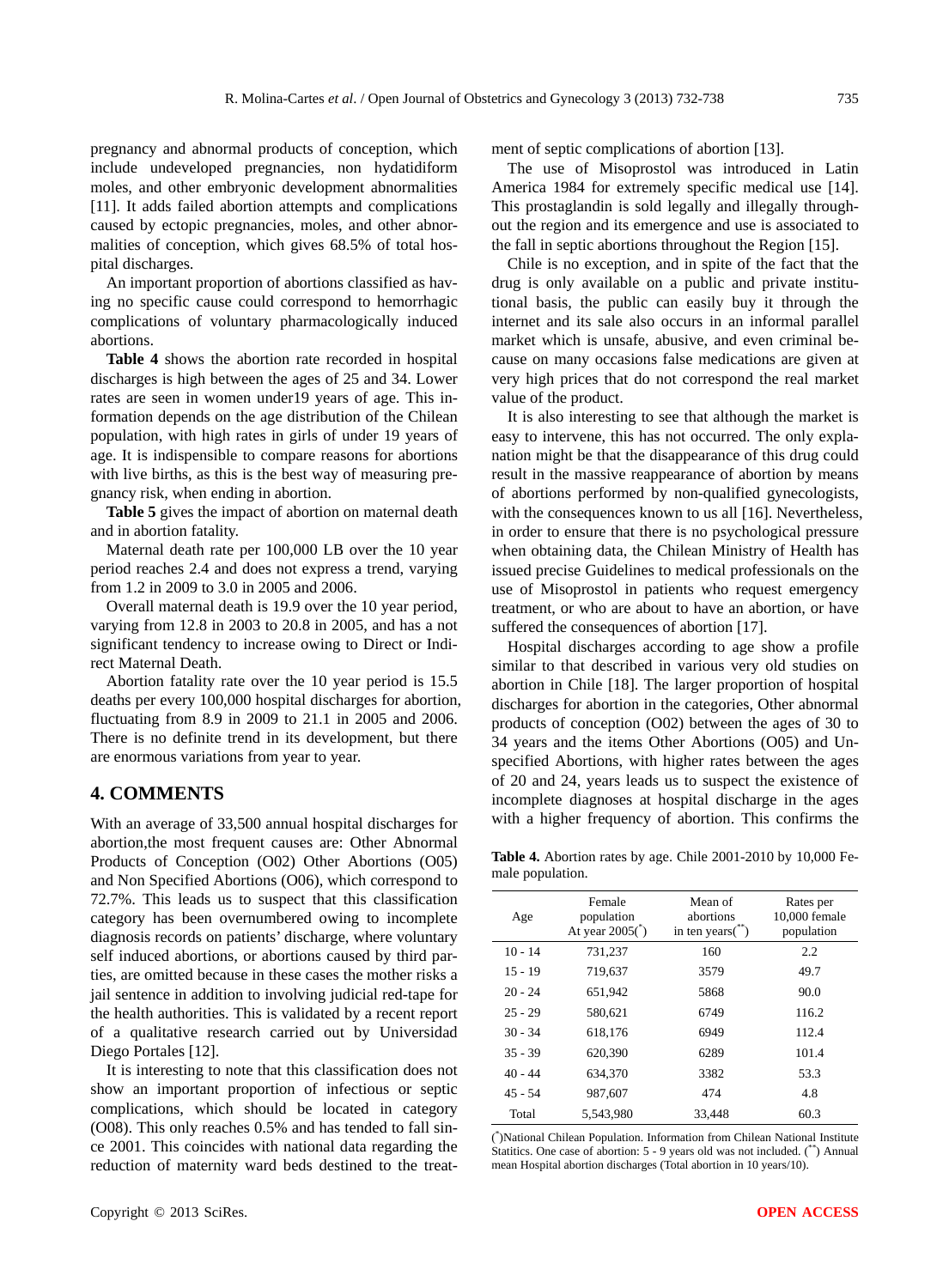**Table 5.** Maternal Mortality Rates by 100,000 NB and Fatality Abortion Rates. by 100,000 abortionhospital discharges. Chile 2001- 2010.

|                   | $\mbox{N}^0$     |                | MATERNAL MORTALITY | <b>NEW BORN</b>  | NºAb. Dischargesand |       |               |                       |  |
|-------------------|------------------|----------------|--------------------|------------------|---------------------|-------|---------------|-----------------------|--|
| Year              | Rates $^{\circ}$ | $O00$ - $O08a$ | $O10$ - $O95b$     | O96-O97c         | $O98-O99d$          | Total | $^{\ast\ast}$ | <b>Fatality Rates</b> |  |
| 2001              | $\mathbf{N}^0$   | $\overline{4}$ | 29                 | 1                | 11                  | 45    | 246,116       | 34,385                |  |
|                   | $\mbox{MmR}$     | 1.6            | 16.7               |                  |                     | 18.3  |               | 11.6                  |  |
| 2002              | $\mathbf{N}^0$   | $\overline{7}$ | 27                 | $\boldsymbol{0}$ | 9                   | 43    | 238,981       | 34,968                |  |
|                   | <b>MmR</b>       | 2.9            | 15.1               |                  |                     | 18.0  |               | 20.0                  |  |
| 2003              | $\mathbf{N}^0$   | 5              | 18                 | $\boldsymbol{0}$ | $\overline{7}$      | 30    | 234,486       | 33,497                |  |
|                   | MmR              | 2.1            | 10.7               |                  |                     | 12.8  |               | 14.9                  |  |
| 2004              | $\mathbf{N}^0$   | $\overline{4}$ | $22\,$             | $\boldsymbol{0}$ | 16                  | 42    | 230,352       | 33,645                |  |
|                   | <b>MmR</b>       | 1.7            | 16.5               |                  |                     | 18.2  |               | 11.9                  |  |
| 2005              | $\mathbf{N}^0$   | $\overline{7}$ | $21\,$             | 3                | 17                  | 48    | 230,831       | 33,184                |  |
|                   | MmR              | 3.0            | 17.8               |                  |                     | 20.8  |               | 21.1                  |  |
| 2006              | $\mathbf{N}^0$   | $\overline{7}$ | $22\,$             | $\boldsymbol{0}$ | 18                  | 47    | 231,383       | 33,145                |  |
|                   | <b>MmR</b>       | 3.0            | 17.3               |                  |                     | 20.3  |               | 21.1                  |  |
| 2007              | $\mathbf{N}^0$   | $\overline{4}$ | $26\,$             | $\boldsymbol{2}$ | 12                  | 44    | 240,569       | 32,532                |  |
|                   | <b>MmR</b>       | 1.7            | 16.6               |                  |                     | 18.3  |               | 12.3                  |  |
| 2008              | $\mathbf{N}^0$   | 5              | 25                 | $\boldsymbol{0}$ | 11                  | 41    | 246,581       | 33,424                |  |
|                   | <b>MmR</b>       | 2.0            | 14.6               |                  |                     | 16.6  |               | 15.0                  |  |
| 2009              | $\mathbf{N}^0$   | 3              | 28                 | $\boldsymbol{0}$ | 19                  | 50    | 252,240       | 33,772                |  |
|                   | <b>MmR</b>       | 1.2            | 18.6               |                  |                     | 19.8  |               | 8.9                   |  |
| 2010              | $\mathbf{N}^0$   | 6              | $23\,$             | $\mathbf{1}$     | 16                  | 46    | 250,643       | 31,933                |  |
|                   | MmR              | 2.4            | 16.0               |                  |                     | 18.4  |               | 18.8                  |  |
| $C.C^e$           |                  | 0.68           | 0.38               | 0.90             | 0.16                | 0.46  |               | 0.90                  |  |
| Total             | $\mathbf{N}^0$   | 60             | 264                | 10               | 148                 | 482   | 2,195,182     | 334.485               |  |
| 10 <sub>ys.</sub> | MmR              | 2.4            | 17.5               |                  |                     | 19.9  |               | 15.5                  |  |

\*Maternal Mortality Rate (MmR) per 100,000 NB (Report from Health Ministry). \*\*Total Number of New Born per year (Report from Health Ministry).<br>\*\*\*Fatality Rate: Abortion death per 100,000 hospitalized abortion cases per y Abortion maternal Rates, <sup>b</sup>Direct maternal Rates <sup>c</sup>Late maternal Rates <sup>d</sup>Indirect Maternal Rates; <sup>e</sup>Linear Pearson Correlation Cofficient (n/s).

fact that in situations of extreme penalization of voluntary abortion, these figures are increased artificially. The same happens with spontaneous abortion at all ages between 20 and 34, which reaches proportions that are much higher than the expected 10 to 15% [19].

In the item Risk per Live Births, age distribution shows the classical evolution of fertility risk according to age [20]. Nevertheless the highest rates are seen in the categories other Abnormal Products of Conception and Non-specified Abortions, which reaffirm the doubt regarding an over-dimensioning of these categories that cover up non septic complications of voluntary pharmaceutically induced abortions

Molar pregnancy reaches its highest levels at both extremes of reproductive life, as has been seen in other publications, and reaffirms the fact that very early or late pregnancies tend to present genetic malformations in humans [20,21]

With regard to the expression of abortion risk for Women of Fertile Age, abortions accumulate in the intermediate reproductive age (25 - 39 years). When abortion is expressed according to Live Birth risk and according to age, the two highest rates appear in the categories, Other Abnormal Products of Conception (O02) and Unspecified Abortions (O06). This profile is explained as a consequence of the Chilean legislation that covers up real diagnoses, as has been explained above.

Another extremely important fact is the high frequency of medical recommendations on the part of the specialty of Obstetrics and Gynecology for the interrupttion of pregnancy owing to Ectopic Pregnancy, Molar Pregnancy and almost the totality of the category Other Abnormal Products of Conception [11]. To these headings it is necessary to add failed abortion attempts, which is a specialized medical action and the complications mentioned in the first three items of the ICD 10. All this comes to 68% of hospital discharges. It is impossible to give an exact estimate of how many abortions have been caused by reasons of health, and which have been included in the categories Other Abortion and Non-Specified Abortions. It is expected that in this profile 7 of every 10 hospital discharges correspond to interrupted pregnancies owing to reasons of health, which places Chilean law in a situation of contradiction, and makes it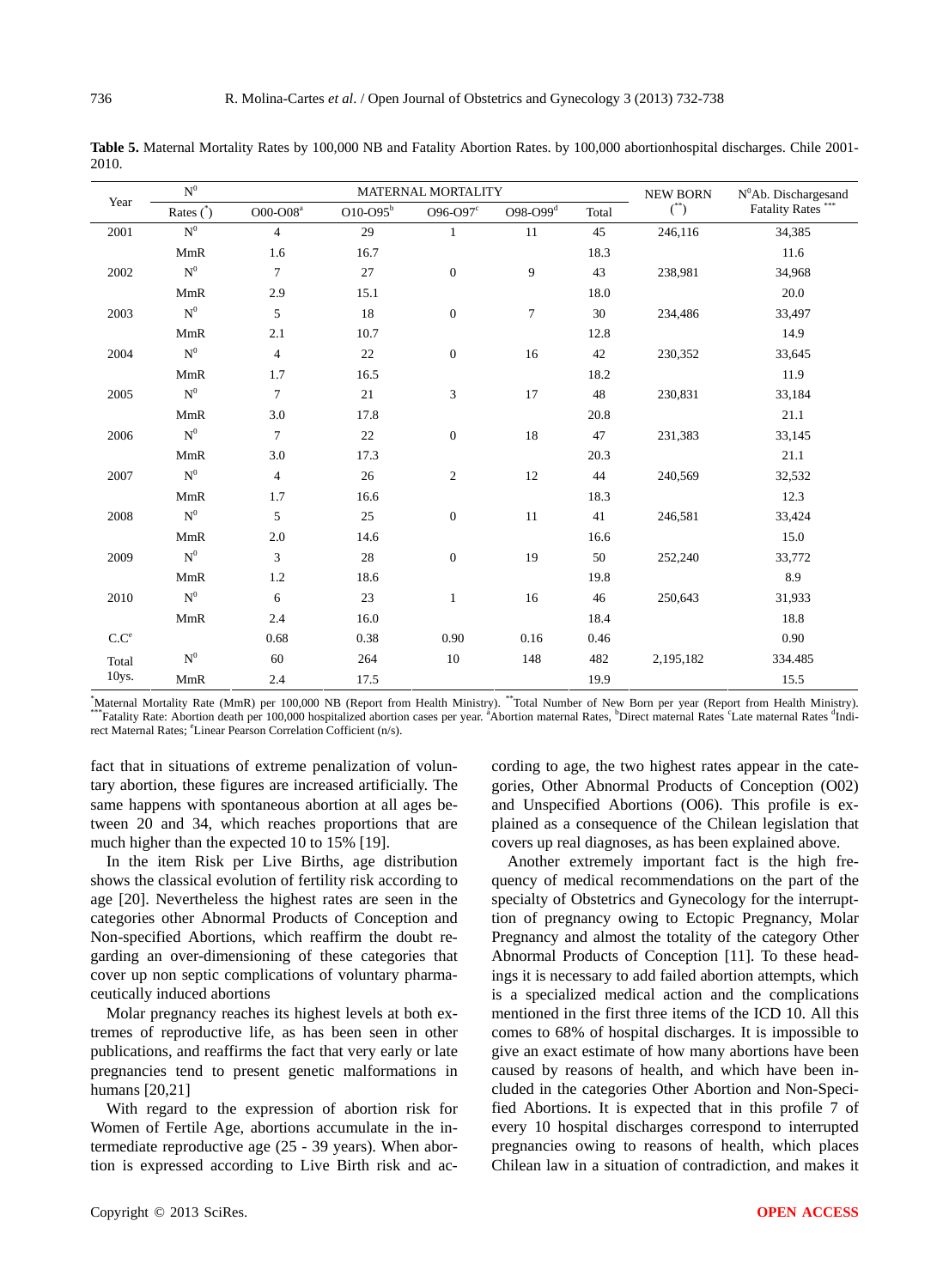inapplicable, generating more risks than benefits and reveals the misinterpretation of a public policy based on laws that do not adjust to the reality of the normal evolution of human fertility and its consequences on maternal, fetal and perinatal morbidity

Chile has maintained one of the lowest maternal mortality rates in the Latin American Region, but this decade shows no great variations that indicate a falling trend. This occurs with Direct, Indirect and Total Maternal Mortality. It will possibly be necessary to implement additional measures in the areas of promotion and early detection of obstetric pathologies like hypertension, especially among youngsters of under 20 years of age inorder to change this rising trend. There is no change is specific abortion mortality.

The Abortion Fatality Rate per abortion varies amply with a tendency to remain as it is, which reflects the lack of impact of undesired pregnancy prevention measures or the non-application of a strategy aimed specifically at women with high Predictive Risks which had been successfully applied in the country [22]. For Chile, with extremely restrictive anti-abortion laws, it is impossible to gain more in-depth knowledge of what is really happening in the community. Furthermore, this restrictive law has no impact on the reduction of Maternal Mortality or on Abortion Fatality Rates.

Following the logic of a projection, this unchanged mortality should take into account the near-disappearance of septic complications which have been described as one of the great causes of maternal death by abortion. The CELADE (Latin American Centre for Demography) projection for Chile, based on an old study [23] calculated that for every woman hospitalized for abortion complications, there were 2 or 3 women in the community who aborted without complications, or who did not go to hospital, or whose complication was treated on an outpatient basis. Guttmacher has presented another series of projections for the countries of the Region [24], in which Chile has 3 women with illegal abortions who do not go to hospital for every hospital discharge for abortion.

This current profile of hospitaldischarges for abortion considers that the following categories should be taken as voluntary abortions: Other abortions (O05), Nonspecified abortions (O06), Failed abortion attempt (O07) with an annual average of 11,800 abortions to which it would be necessary to add 50% of hospital discharges for Other abnormal products of conception (O02): 6300 and 10% of hospital discharges for spontaneous abortions, which totals 18,200 hospital discharges per annum for induced abortion. With the introduction of Misoprostol, this figure should be multiplied by 6, because it is estimated that for every hospital discharge for abortion, at least 6 women will have interrupted their pregnancy by means of abortion, without requiring hospital care.

This gives us an estimated total of 109,200 induced abortions per annum in the country. This figure could vary between 72,800 and 145,600.

### **5. CONCLUSIONS**

The situation in Chile is characterized by a profile of Maternal and Perinatal Health with fewer risks than other developing countries, but with a tendency for an increase of Direct and Indirect Maternity Risks, and a stabilization in abortion deaths expressed as maternal mortality and abortion fatality. The current legal framework of extreme penalization and restriction of abortion have not given the expected results in the welfare of the population; it violates the fundamental human rights of women and exposes them to violence, abuse, discrimination, damage to their physical and mental integrity. Other studies show that in countries where abortion is legal, abortion rates fell as a consequence of the implementation of services which, together with providing the possibility of a safe abortion, give proper counseling services and offer access to methods for preventing new unwanted abortions [25].

In Chile, it has been shown that good quality contraception, including good quality service, and an ample availability of contraceptive methods prescribed by physicians and midwives, significantly prevent unwanted pregnancies in women with high predictive abortion risk [22]. These simple measures have not been applied.

The profile of hospital discharges for abortion in Chile shows a serious discrepancy between the abortion law and the daily practice of medicine in Health Services of the Public and Private Health Systems. Health professionals and workers are exposed daily to ethical conflicts, and tensions are created that contribute to hiding and giving misinformation on the grave problem of abortion and its consequences, seriously affecting reliable epidemiclogical information leading to making decisions on this issue.

This reality, which applies to various countries in the region, has received an international recommendation to "Consider the possibility of amending the laws regulations, strategies, and public policies on the voluntary interruption of pregnancy in order to protect the lives and health of women and adolescents, improving their quality of life and reducing the number of abortions" [26]. This study once again reaffirms the urgency with which our country must obey this recommendation.

#### **REFERENCES**

[1] Código de Derecho Sanitario Chileno. (1967) Artículo No. 119, 1989.

<http://www.leychile.cl/Navegar?idNorma=5595>

[2] Ley sobre el aborto Republica de El Salvador. (2012) [http://abortolatinoamerica.com/aborto/legislacion/el-salva](http://abortolatinoamerica.com/aborto/legislacion/el-salvador/)